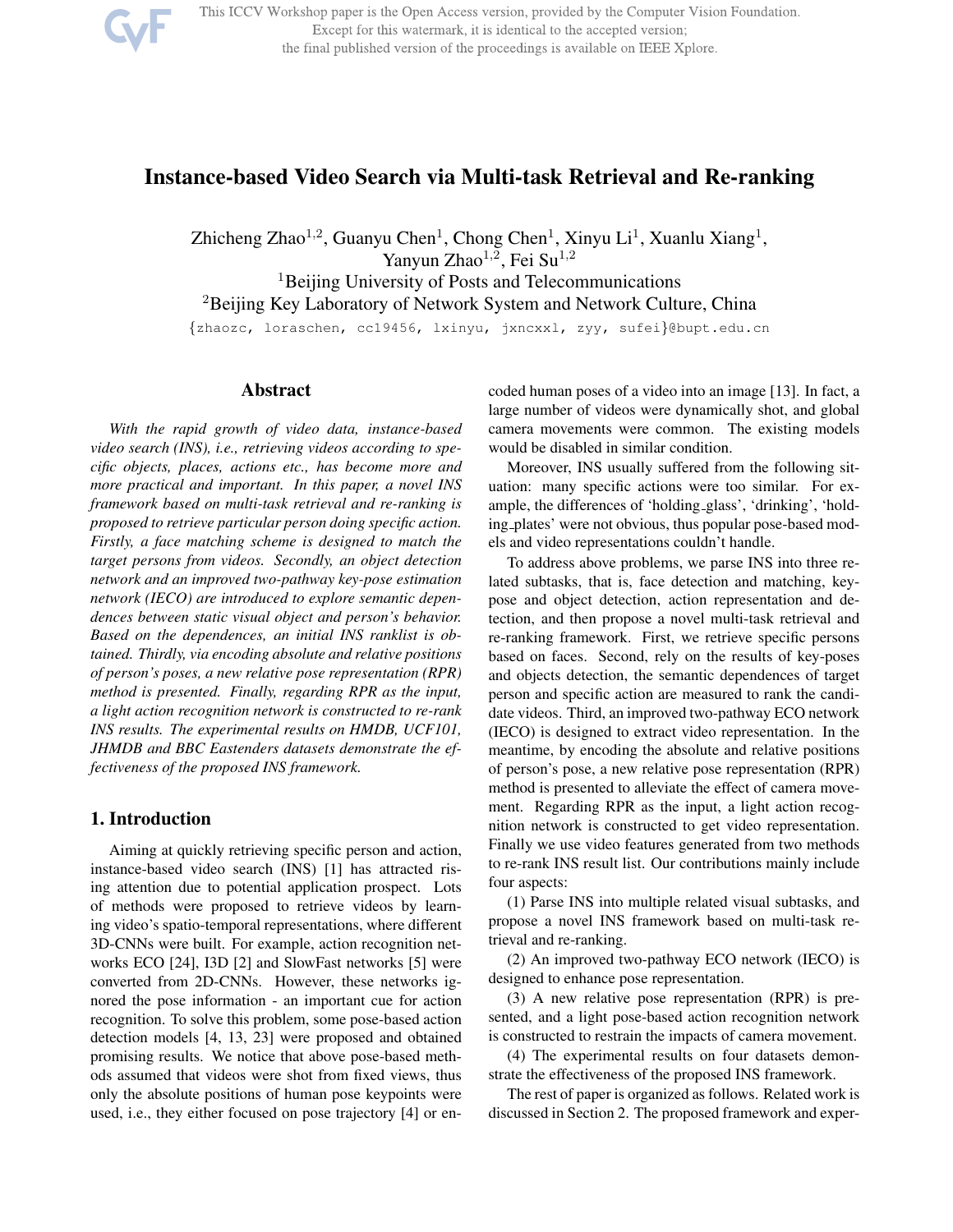

Figure 1. The overall flowchart of our framework.

imental results are given in Section 3 and 4. Failure analysis and conclusion are made in Section 5 and 6 respectively.

# 2. Related work

Face Detection. CascadeCNN [11] showed its discriminative capability and high performance. Additionally, Qin et. al. [15] proposed an end-to-end optimization method. UnitBox [20] introduced a new intersection-over-union loss function to boost the detection performance.  $S^3FD$  [22] proposed a scale-equitable face detection framework to handle different scales of faces. MTCNN [21] achieved a good balance between efficiency and accuracy. Dlib model [9] also showed high discrimination among faces.

Pose estimation. Human pose was an important cue for action recognition. Deep networks were widely used [3, 6, 14, 19], and most of them applied the classification network as the backbone, which usually decreased the resolution. To resolve this issue, Sun et. al. [18] proposed a High-Resolution Network (HRNet) and extracted high-resolution representation.

Action Recognition. A slice of successful action recognition models were converted from 2D-CNNs, where raw images or optical flow were input into networks to learn spatio-temporal features. Carreira et. al. [2] extended 2D-ConvNet and built a Two-Stream Inflated 3D ConvNet (I3D). Zolfaghari et. al. [24] proposed the ECO network to perfect the video representation. Feichtenhofer et. al. [5] presented a SlowFast network, which contained two pathways and processed videos in different frame rates, and achieved state-of-the-art results on Kinetics dataset [8].

Pose-based action detection. Since most action recognition models ignored human pose, a few recent methods were proposed to leverage pose information [4, 13, 23]. Choutas et. al. [4] introduced a novel video representation that encoded time information in keypoint heatmaps with color. Ludl et. al. [13] proposed a new pose representation

that encoded position information of keypoints with color, and then transferred the video into an image whose every pixel was keypoints' position. However, above networks did not solve the problem of camera movement.

# 3. Approach

The proposed INS framework mainly consists of three components: face matching, key objects and poses detection, and action recognition. Figure 1 illustrates the flowchart of our framework.

# 3.1. Face matching

In our implementation, we firstly apply MTCNN [21] to detect faces. Then, we use Dlib model [9] to extract face features for similarity matching. Finally, an adaptive fusion scheme based on query extension (QE) is proposed to rerank match lists, and it mainly includes three steps:

(1) Face matching is orderly carried out for query images, and ranklists are obtained.

(2) For each list, the mean similarity score of top-1000 results is calculated and normalized as the fusion weight.

(3) Ranklists are weighted and re-ranked.

# 3.2. Key object and pose detection

To search specific behavior, we explore the dependences between semantic objects and key-poses. Meanwhile, we apply object detection and pose estimation for the videos, existing in face matching ranklist.

In our implementation, we choose YOLOv3 [16] to detect key objects such as glass, bag, phone, person etc. Afterwards, we feed human bounding boxes into HRNet [18] to estimate person poses. In addition, we distinguish which pose belongs to the target person by comparing the estimated nose keypoints with target person's face position. Then, we simply calculate the distance between object po-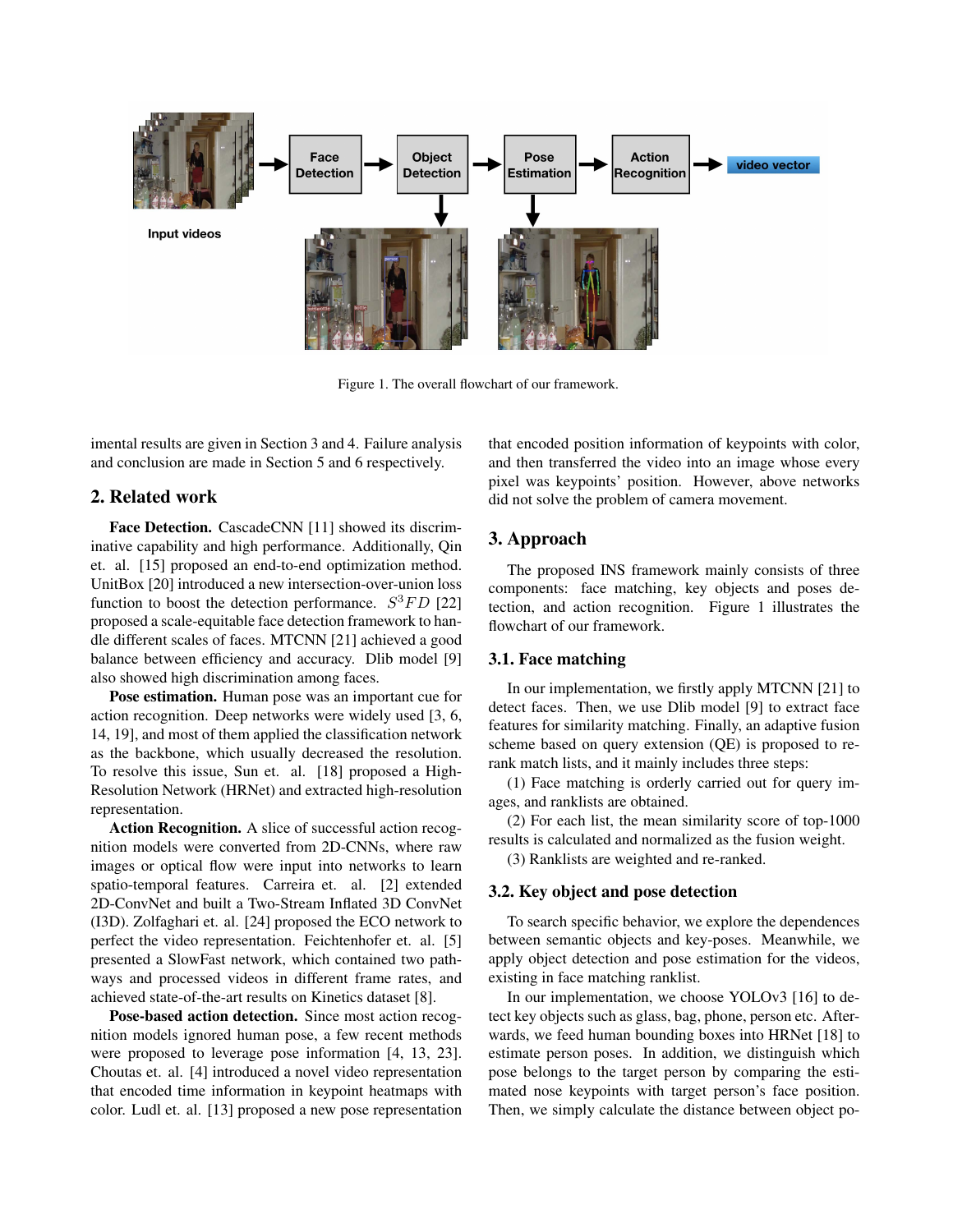

Figure 2. Video representation based on the improved twopathway ECO network (IECO).



Figure 3. Two pose representation for human poses in a video.

sition and target person's nose position to measure the dependences of object-pose such as 'holding glass', 'holding phone' and 'carrying bag'. Based on the dependences, an initial INS list can be determined.

#### 3.3. Action retrieval

Spatio-temporal convolutional network. A great number of spatio-temporal networks were proposed to classify actions. We introduce action recognition network to extract video representation, and then carry out action retrieval.

In experiments, we choose ECO as the base network for feature extraction. Furthermore, inspired by SlowFast networks, where videos with different frame rates are input and video recognition performance is improved, we parallelly feed videos in different frame rates into ECO network to extract video representation. Figure 2 shows the flowchart of the improved two-pathway ECO (IECO).

Pose representation. Pose is crucial for action recognition since most of actions involve movements of human keypoints. However, common videos contain global camera motion, which will decrease the performance of pose-based action recognition model, where only absolute positions of poses are used. Here, we propose a new pose representation by considering both absolute and relative positions of poses, and alleviate the impact of camera movement.

As shown in Figure 3, we encode human pose joints in two ways. The left image shows the RGB feature map of absolute positions, where  $x$ ,  $y$  positions of the  $k$ -th joint are encoded in red and green channels, and blue channel is set to zero. The right image shows the RGB feature map of relative distances and angles between keypoints. To calculate relative distances, we first compute the Euclidean distance  $dis<sub>i</sub>$  between keypoint position pos<sub>i</sub> and the nose position  $pos<sub>n</sub>$  in a single frame:

$$
dis_i = \|pos_i - pos_n\|_2 \tag{1}
$$

Then, relative distance rela\_dis $_i$  in current frame is computed based on maximum normalization. This operation can eliminate the effect of different sizes of human bounding boxes.

$$
rela\_dis_i = \frac{dis_i}{\max(dis_1, dis_2, ..., dis_k)}
$$
 (2)

As for relative angle rela\_angle<sub>i</sub>, we first calculate the angles between x-axis and the line that joints keypoint  $(x_i, y_i)$ and nose position  $(x_n, y_n)$ , and then we divide angles by Equation 3.

$$
rela\_angle_i = \begin{cases} \frac{\arccos\frac{x_i - x_n}{dis_i}}{360} & y_i \ge y_n\\ 1 - \frac{\arccos\frac{x_i - x_n}{dis_i}}{360} & y_i < y_n \end{cases} \tag{3}
$$

In this paper, we use nose, neck, hip center, left shoulder, left elbow, left wrist, right shoulder, right elbow, right wrist, left hip, left knee, left ankle, right hip, right knee and right ankle as keypoints. The encoded joints are assigned in a  $1 \times k \times 2$  matrix. k stands for the number of joints, and the third channel is zero. For all videos, we extract  $m$  frames to encode poses, thus a  $m \times k \times 2$  matrix can be obtained, as shown in Figure 3. In experiment, m is set as 16. Finally, we get two pose representations for each video.

CNN on pose representations. To classify above pose representations we construct a light CNN, which consists of four convolutional layers followed by a fully connected layer (see Figure 4). After the second convolution layer, we apply a max-pooling layer to reduce the spatial resolution by a factor of 2. Like ECO method, instead of stacking two pose representations together, we separately feed them into the network and concatenate the vectors before the last layer. We train our network on JHMDB dataset [7] with shuffling about 60% of training images. Finally we use this network to extract video vectors for action retrieval.

# 4. Experiments

In this section, we evaluate the performance of the proposed INS framework on four datasets, i.e., HMDB [10], UCF101 [17], JHMDB [7] and BBC Eastenders [1]. Moreover, two pose-based action detection methods [4, 13] are compared.

Spatio-temporal convolutional networks. To evaluate the performance of IECO network on INS task, we conduc,t experiments on HMDB and UCF101 datasets. For each video in training set, we use IECO to extract video features and calculate the cosine distance between query and video features in test set. Figure 5 shows mAP of actions on HMDB and UCF101 respectively. We can see that IECO obtains good performance for the actions involving obvious movement. We also compare performance of IECO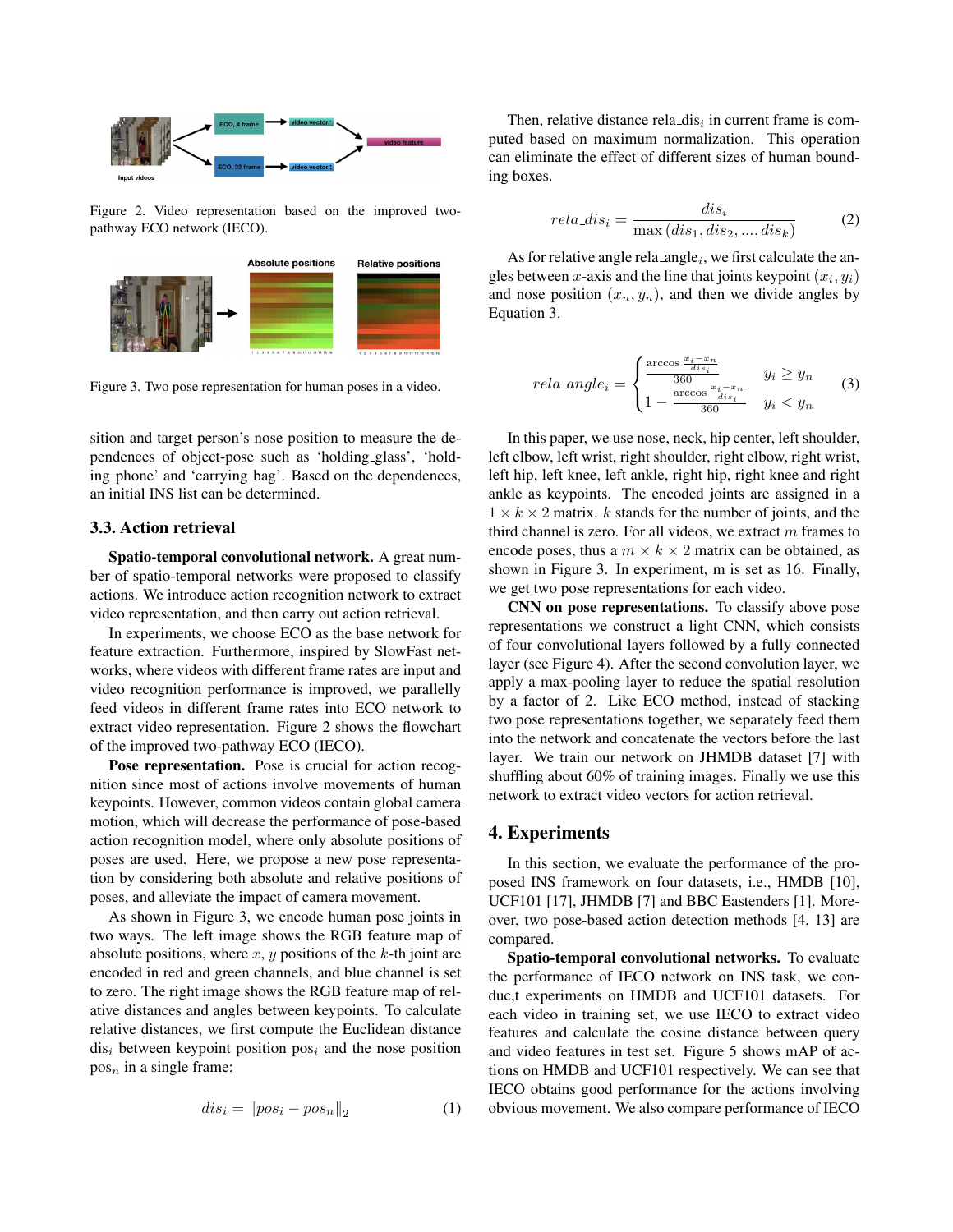

Figure 4. The network architecture for classifying pose representations. The number of channels of every layer is marked below.



Figure 5. Actions and their mAP on UCF101 dataset (left) and HMDB dataset (right).

| Pathway               | HMDB(mAP) | $\vert$ UCF101 (mAP) |
|-----------------------|-----------|----------------------|
| one (16 frame)        | 46.68     | 67.90                |
| two $(4 \& 32$ frame) | 54.39     | 72.89                |

Table 1. Results on HMDB and UCF101 based on ECO with different pathways.

| Architecture (channels) | JHMDB-1          |
|-------------------------|------------------|
| (64, 128)               | $60.11 \pm 2.81$ |
| (128, 256)              | $62.29 \pm 2.5$  |
| (64, 128, 256)          | $60.49 \pm 3.93$ |
| (128, 256, 512)         | $61.09 \pm 4.08$ |

Table 2. Results on JHMDB-1 with various channels and blocks.

with one pathway (frame rate is 16), and results are shown in Table 1, which indicates two-pathway is better than one pathway.

Posed-based action detection. We train pose representations with different architectures. Results are shown in Table 2. We can find that the best results on JHMDB dataset are achieved when 2 blocks (each block has two convolutional layers) and the number of channels is 128 and 256 respectively. Two state-of-the-art methods are also compared, and Table 3 gives the results, indicating that our network outperforms others on both two datasets.

INS based on face matching and action retrieval. Figure 6 visualizes a typical instance of face matching. Figure

| <b>Methods</b>      | <b>JHMDB-1</b> | JHMDB-1-GT       |
|---------------------|----------------|------------------|
| Choutas et. al. [4] | 59.1           | 70 S             |
| Ludl et. al. [13]   | $60.3 \pm 1.3$ | $65.5 \pm 2.8$   |
| RPR(ours)           | $62.29 + 2.5$  | $71.38 \pm 2.13$ |

Table 3. Results on JHMDB-1 compared with two state-of-theart algorithms. JHMDB-1-GT means using pose data given by JHMDB dataset to classify pose representations.

7 gives several groups of visualization results, which shows our INS framework achieves promising action retrieval results on BBC Eastenders dataset.

# 5. Failure Analysis

Face detection. We attempted to apply Dual Shot Face Detector (DSFD) [12] to detect faces. Compared with MTCNN, this model can correctly detect more faces in video frames, especially mini faces, while MTCNN's bounding boxes are more suitable.

Spatio-temporal convolutional network. I3D [2] was initially applied to extract video features and we tried to use optical flow to capture the movement information. However, it had high computation complexity since INS usually contained camera movement. We finally improve ECO network to obtain the tradeoff between runtime and accuracy.

Posed-based action retrieval. At first, we stacked two absolute position and relative position together and fed new feature maps into the action recognition network. However,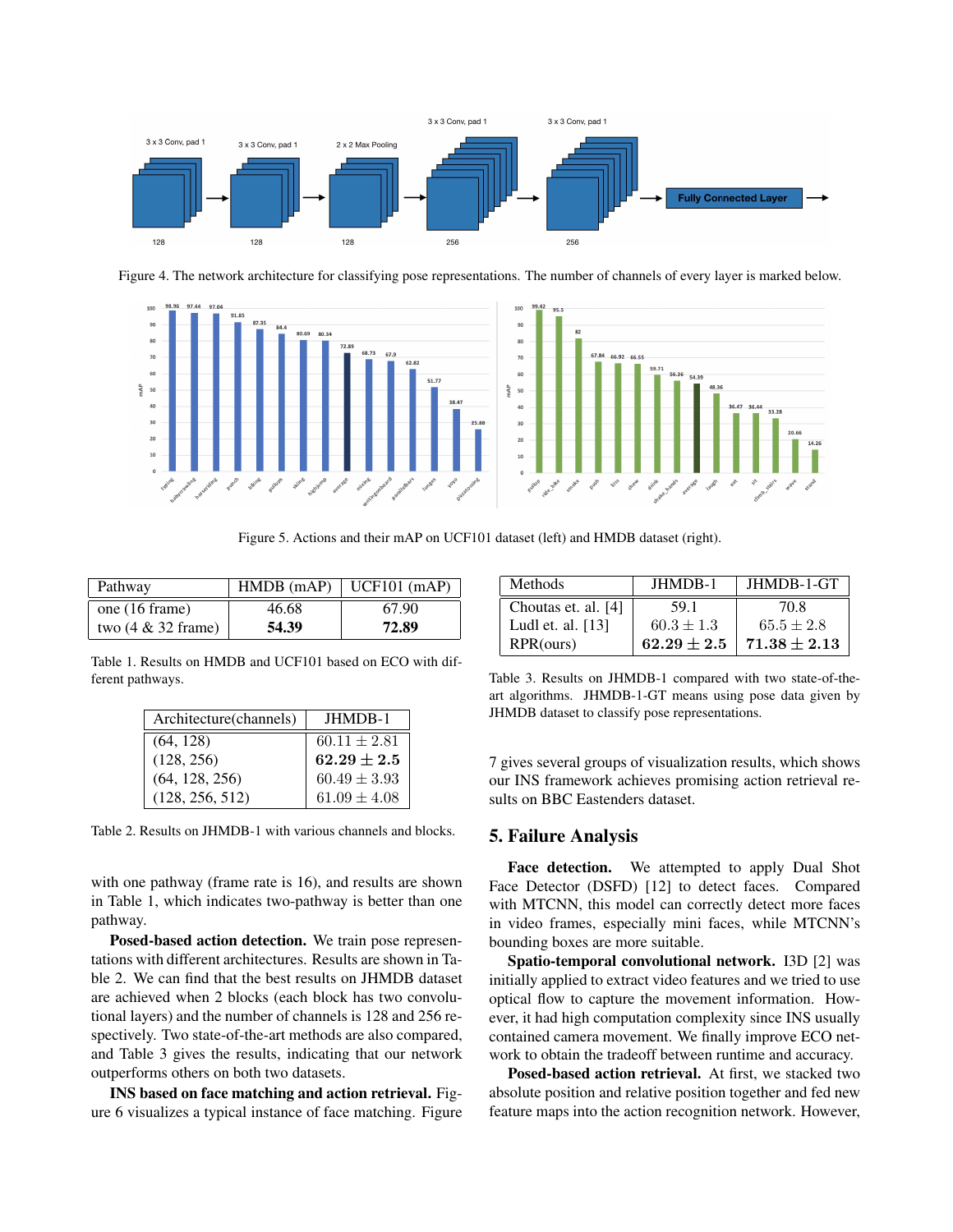

Figure 6. Visualization of face recognition result (face retrieval) results. Taking Bradley as an example, we show top 5 results for each rank list which is the retrieval result of one query image. Finally, we fuse five rank lists into single one.



Figure 7. Actions and their results for video retrieval on BBC Eastenders dataset.

| Concatenation method | JHMDB-1-GT       |
|----------------------|------------------|
| stacked(one pathway) | $68.51 \pm 4.25$ |
| two pathway          | $71.38 \pm 2.13$ |

Table 4. Comparison of two different concatenation methods.

the results were even worse than only based on absolute position. Therefore, like SlowFast networks, we parallelly sent two pose representations into the network. Different from SlowFast, in which two pathways were relatively independent, our convolutional layers of two pathways shared the same weights. The comparison of two different concatenation methods on JHMDB-1-GT dataset is shown in Table 4, which indicates our method is better than SlowFast.

# 6. Conclusion

In this paper, we parse INS into three related subtasks, and propose a novel multi-task retrieval framework. First, we determine specific person based on face matching. Second, the semantic dependences of target persons and the corresponding behaviors are measured to rank the candidate videos. Third, a new relative pose representation (RPR) method is presented. Finally, a light pose-based action detection network and two-pathway ECO are constructed to re-rank INS result list. The experimental results on four datasets demonstrate the effectiveness of our INS framework.

# Acknowledgements

This work is supported by Chinese National Natural Science Foundation (61532018, U1931202), and Key Laboratory of Forensic Marks, Ministry of Public Security of China.